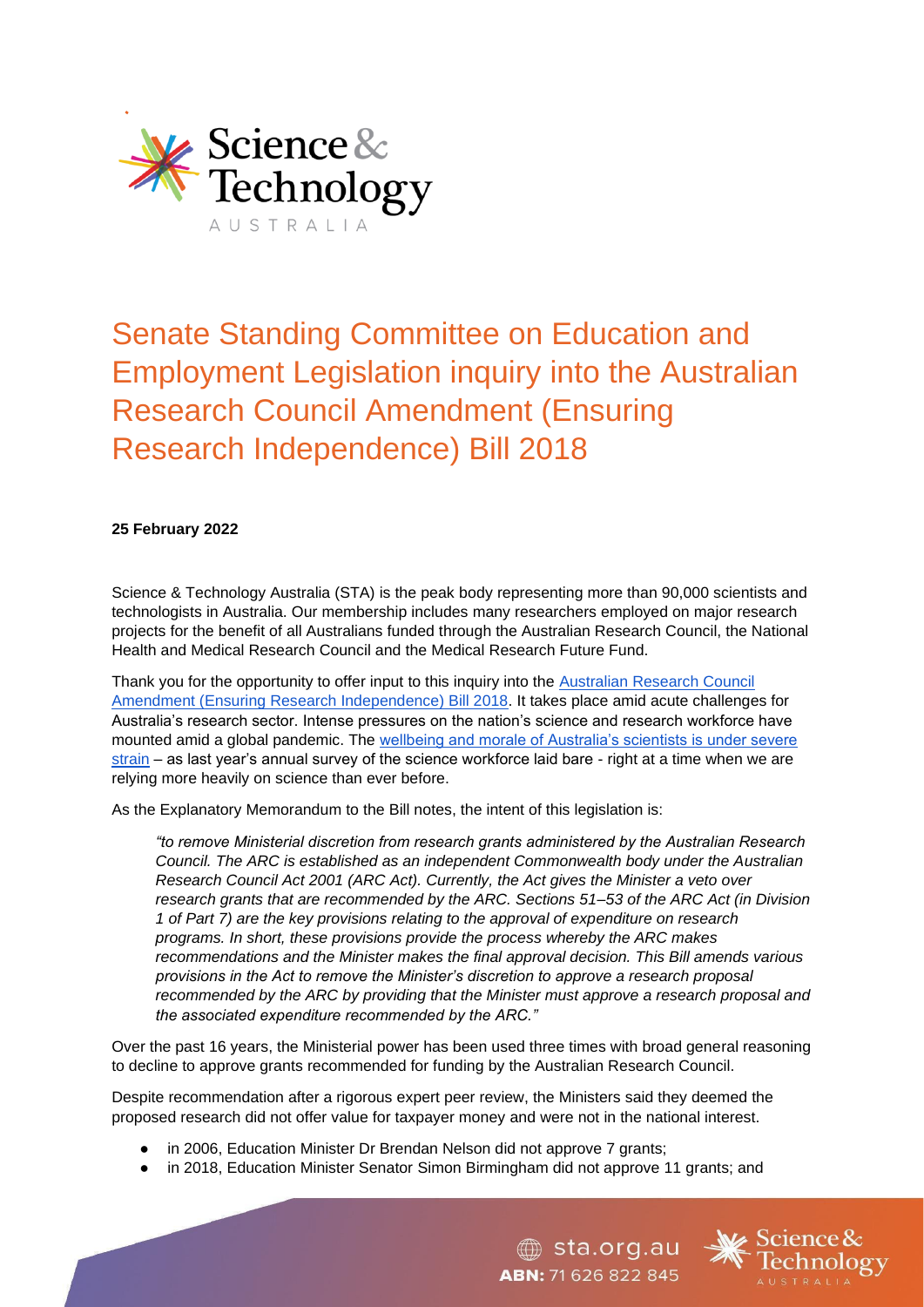● in 2021, Acting Education Minister Stuart Robert did not approve 6 grants.

Separately, in 2020, Education Minister Dan Tehan sought further information from security agencies on 18 grants and ultimately did not approve 5 ARC grants, citing national security concerns.

Academic freedom and the independence of research are key to the healthy operation of liberal and Westminster democracies. They are also crucial to the advancement of science and knowledge. [The](https://assets.publishing.service.gov.uk/government/uploads/system/uploads/attachment_data/file/559210/Higher_Education_and_Research_Bill-UKRI_Vision_Factsheet.pdf#page5)  [Haldane Principle,](https://assets.publishing.service.gov.uk/government/uploads/system/uploads/attachment_data/file/559210/Higher_Education_and_Research_Bill-UKRI_Vision_Factsheet.pdf#page5) a Westminster concept first articulated in 1918, holds:

*"decisions on individual research proposals are best taken by researchers themselves through peer review. This involves evaluating the quality, excellence and likely impact of science and research programmes and ensuring subsidiarity in decision making. It is accepted that there must be ministerial input into high level allocations between research themes, for national infrastructure and broader sector sustainability but that more granular decisions, for example the awarding of grants to specific research activities, should not be taken by Ministers or central government."*

In 2017, then UK Conservative Party Minister for Universities, Science, Research and Innovation Jo Johnson MP moved legislation in the UK Parliament to further enshrine this key principle in UK law. In [his Ministerial speech,](https://www.gov.uk/government/speeches/jo-johnson-higher-education-and-research-bill) he said:

*"I am keen that we do more to reinforce our commitment to the independence of research. The government is unwavering in its commitment to the [Haldane Principle;](https://en.wikipedia.org/wiki/Haldane_principle) we have consistently stated that decisions on individual research proposals are best taken by researchers through a process of peer review. I am therefore delighted to announce that we have today laid an amendment to enshrine it in law for the first time, using the definition articulated by David Willetts in 2010, with the result that all governments will, in future, need to have regard to the Haldane Principle when making a grant or giving directions to UKRI. We are also clear that UKRI and its councils will operate at arm's length from government, and that they will have the delegated authority and autonomy to make key decisions. We have reinforced this today by tabling an amendment which commits the government to making and publishing separate budget allocations to each of the councils."*

In Australia, research grants awarded through the nation's two major federal granting agencies – the Australian Research Council and the National Health and Medical Research Council – are subject to a rigorous process of expert review and exceptionally competitive assessment. In recent years, only around 1 in 10 of research proposals submitted could be funded within the council's budget allocations. This means research proposals that are ultimately recommended for funding are judged to be in the top 10 percent of all competitive research proposals in a given round.

Australia's competitive grants assessment systems are rigorous and thorough. The Australian Research Council College of Experts is drawn from Australia's leading scientists and researchers, who assess their peers' work in a comprehensive, multi-stage process. This work is done by reviewers mostly free of charge – a contribution that researchers make back to the sector. This ensures our nation's research is judged by experts with the relevant expertise to understand the project, its broader applications and international relevance. In some ARC grant schemes, typical grant applications can range from more than a hundred pages to several hundred pages long. Reviewers scrutinise this information carefully to ensure only top quality research is recommended for funding.

It is important to let this system do its work. We should trust our experts to make expert decisions. This expert review system has supported Australia's research sector to build its capacity and reputation for excellence to stellar levels for a nation with a much smaller population than many of our economic competitors. This is demonstrated by the most recent [Excellence in Research for Australia](https://dataportal.arc.gov.au/ERA/NationalReport/2018/pages/section1/research-quality/) (ERA) review, which confirms 84% of the research done by Australia's universities is either at or above world standard – with 24% of Australian research judged to be 'well above world standard'.

This record of excellence should fortify public trust that taxpayer funds are very well spent in research.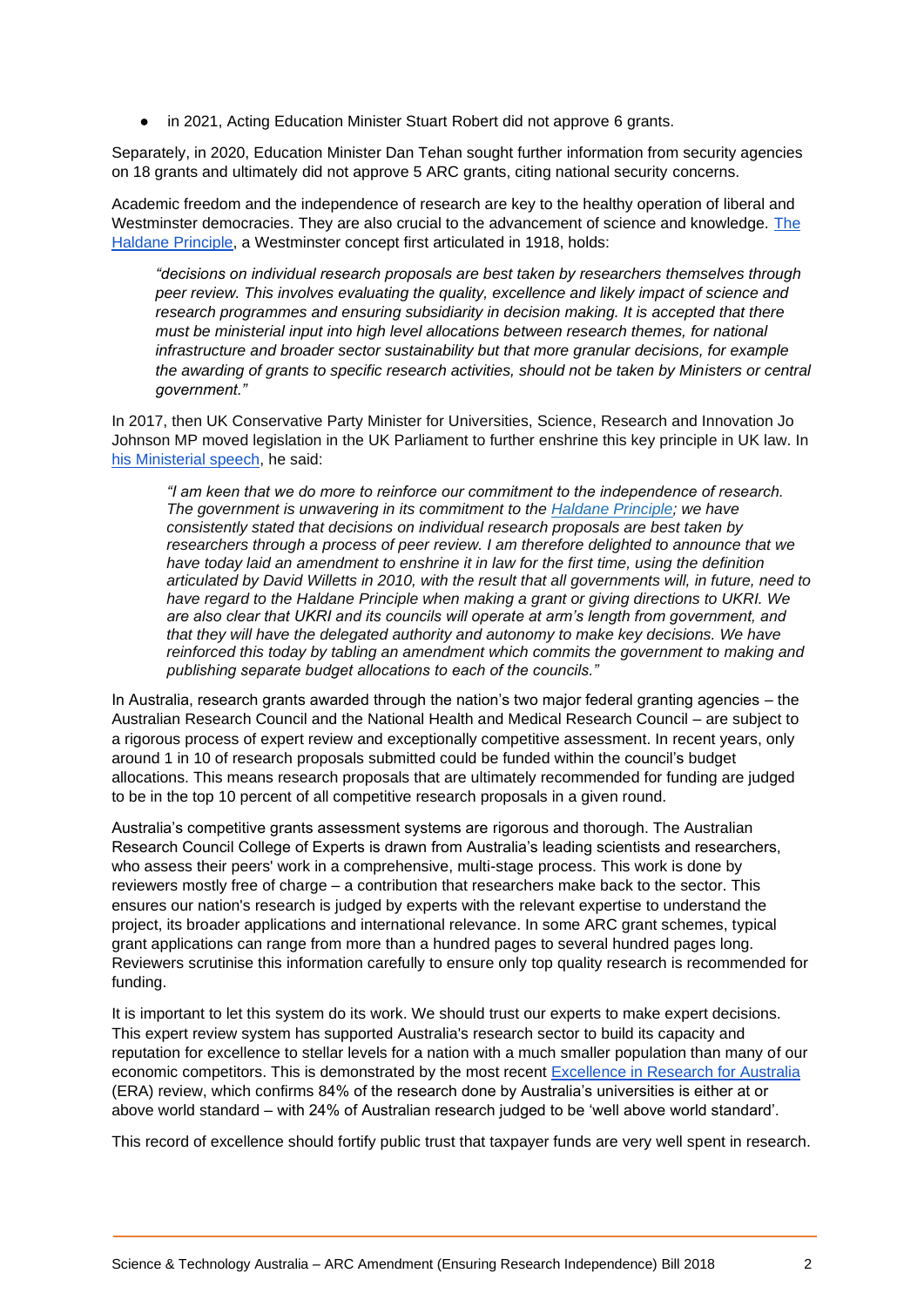As a nation, we must back our world-class researchers to pursue new knowledge, noting the immediate application of some research avenues is not always readily apparent at the outset. Research breakthroughs are a combination of curiosity, serendipity, and painstaking hard work. The life-changing application of a research project can sometimes be years or decades in the making. New generations of researchers build on work that has been done before, taking it in new and originally unexpected directions. Any impediments to the open-minded curiosity and ingenuity that can lead to unexpected discoveries and benefits will ultimately weaken our research sector, to the detriment of the nation.

Science & Technology Australia supports accountability, integrity and decision-making rigour in all government funded programs. The expert peer review process in our nation's research system delivers all three of these goals. The current Ministerial decision-making power could be devolved to the ARC's expert-led processes – with decision-making roles for the ARC College of Experts, ARC CEO and the Advisory Council to the CEO (which includes many eminent senior research leaders).

#### **Recommendation:**

**Noting the rigorous competitive process of expert peer review for all projects recommended for ARC grants, Science & Technology Australia recommends the removal of the Ministerial power not to approve grants for research projects recommended for funding by the ARC.** 

**As in other comparable nations, this power could instead be devolved to the expert-led peer review processes and councils of the ARC, informed by the Project Description, the National Interest Test statement and assessed against Australia's official National Science and Research Priorities, and other supporting materials.**

# **Ensuring accountability other than with Ministerial powers**

Senior figures from major political parties have indicated in public remarks reported in the media that they favour retaining the Ministerial power to approve individual research grants.

If the Parliament opts not to enshrine the Haldane Principle in Australian law and retains a Ministerial power to approve or not approve individual research grants, there are further ways to enhance the confidence of both the research sector and the Australian public in the merits of grant decisions.

## **Referral to the ARC Advisory Council**

A Minister's decision not to approve a grant for funding has serious implications, and there is currently no avenue for review of a Ministerial decision.

A positive step would be to introduce referral to the ARC Advisory Council to the CEO of the ARC. This Council is comprised of some of Australia's top leaders from the worlds of both research and industry.

Where the Minister has doubts about a proposal's merits, the Minister could be required to refer such proposals to the Advisory Council for rapid review of research excellence and whether proposals support Australia's National Science and Research Priorities and advance the national interest.

**Recommendation: Where the Minister has doubts about the merits of a grant proposal, the Minister should approve the rest of the proposals in that round immediately so the vast majority of successful recipients can be advised swiftly under embargo.**

**The Minister should then refer any remaining proposals to the ARC Advisory Council to assess for research excellence and whether proposals advance Australia's National Science and Research Priorities and the national interest.** 

# **The National Interest Test**

The purpose of the National Interest Test (NIT) is to provide a further layer of assurance that research proposals funded by taxpayers are in the national interest and provide benefit to the nation.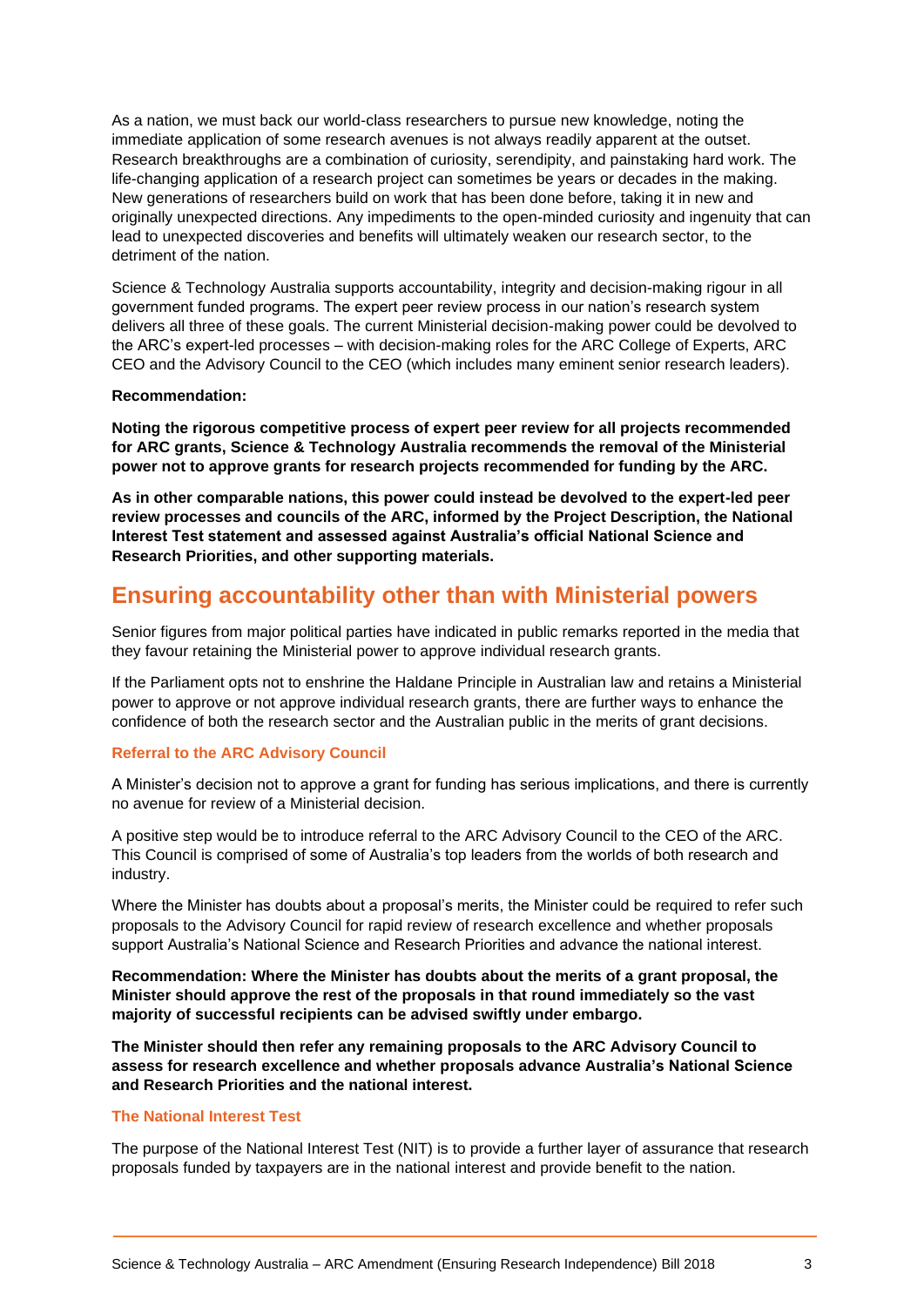Researchers write 100–150 words to describe how their proposed research advances the national interest. This is in addition to a separate 100 word 'plain English' description of their proposed project. (the [ARC website provides examples](https://www.arc.gov.au/national-interest-test-statements) for each funding scheme). The Minister receives these two short statements in the brief from the ARC CEO when grants are recommended for funding. Compared to the hundreds of pages that the expert reviewers use to assess the excellence and importance of the proposed research, and how it fits in the evolution of knowledge in a particular field, the two brief summary statements are potentially insufficient for researchers to properly describe the merits, context and benefits of the proposed research.

This challenge is particularly acute if a Minister decides to not approve a grant based on the information in the project description and the NIT statement. Such a decision could effectively end a program of research, or a researcher's career. Compared with the extensive information evaluated by the expert reviewers, who ultimately deemed the project of outstanding merit, it is a disproportionate dearth of information on which to base such a high-stakes decision.

Science & Technology Australia recommends that if the Ministerial power not to approve a grant recommended for funding remains in place, the Minister should seek and review detailed information on the proposal, not just the project description and the NIT statement, before making a decision.

## **Recommendation: Where the Minister is inclined not to approve a grant, the Minister should be required to seek and review further information before making a final decision.**

## **Strengthen alignment with National Science and Research Priorities**

All ARC grants must currently articulate how a proposed project aligns with Australia's National Science and Research Priorities. While this is a requirement of the grant application process, this information is not taken into consideration during the expert assessment. In other countries, this consideration does form part of the assessment process. For example, each institute of the National Institutes of Health (NIH) in the United States conducts a grant review process that involves a first stage of expert peer review, followed by a second stage of review by members of an advisory council, who assess for 'mission relevance'  $-$  i.e. alignment with the institute's established priorities<sup>1</sup>.

Science & Technology Australia suggests a similar practice could be adopted in ARC processes. The ARC Advisory Council or a similar body would be well-placed to assess proposals' alignment with the National Science and Research Priorities and the national interest.

**Recommendation: Require expert peer reviewers or the ARC Advisory Council to assess proposed research proposals for excellence, alignment with the National Science and Research Priorities, and the project's National Interest Test statement.**

# **The ARC's crucial role in Australian research**

Central to this discussion is the critical role of the ARC to support the Australian research sector. The ARC supports research across all disciplines – the STEM disciplines of science, technology, engineering and maths and the HASS disciplines of the humanities and social sciences. The Act states that funding must be distributed across the different categories of research.

Crucially, the ARC supports both discovery research – curiosity-driven, 'blue-sky' research endeavours – and applied research – work with more direct nearer-term applications to industry or the community. Given the direction outlined in the Minister's Letter of Expectations of December 2021, STA takes this opportunity to reiterate the importance of both of these types of research, and the crucial role the ARC plays in funding discovery research across the breadth of disciplines.

Discovery research funding must remain unconstrained, and available to support all fields of research. The request of the ARC in the Letter of Expectations to collect data in the Discovery program to start to track the proportion of applications for grants and successful projects relevant to the National

<sup>1</sup> <https://grants.nih.gov/grants/peer-review.htm>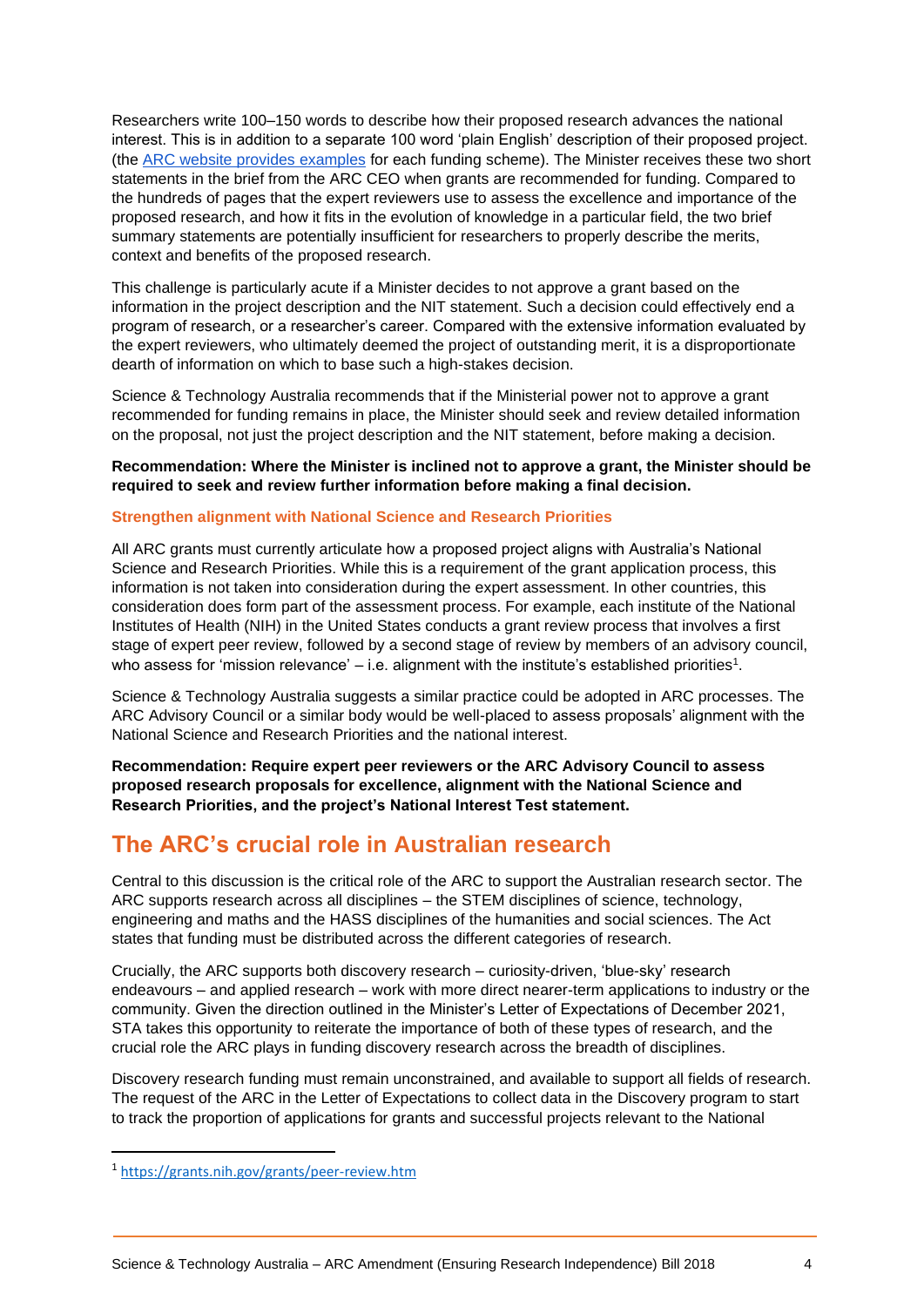Manufacturing Priorities and other national priorities – when this part of the program is intended to support the discovery research that is fundamental rather than applied – sits uncomfortably with the concept of unfettered discovery research.

STA acknowledges the importance of industry collaboration and including industry expertise in the development of research programs. Indeed, the current ARC College of Experts includes members from industry who have a deep and nuanced understanding of the national research system. This clarity about the importance of both discovery and applied research is crucial. It is essential to maintain strong academic and research expertise in the College of Experts to ensure the very best research is recommended for funding – to Australia's strong benefit.

Science & Technology Australia also understands the Government's strategic intent to bring more of the nation's applied research into alignment with established national priorities. However there is a risk in tying a proposed threshold of 70% of ARC Linkages grants to the six [National Manufacturing](https://www.chpaustralia.com.au/Tenant/C0000022/Documents/Modern%20Manufacturing%20Strategy%20Factsheets/National%20Manufacturing%20Priority%20Sectors%20Factsheet.pdf)  [Priorities](https://www.chpaustralia.com.au/Tenant/C0000022/Documents/Modern%20Manufacturing%20Strategy%20Factsheets/National%20Manufacturing%20Priority%20Sectors%20Factsheet.pdf) (as distinct from Australia's nine broader [Science and Research Priorities\)](https://www.industry.gov.au/data-and-publications/science-and-research-priorities). This narrowing of scope could result in other research which would be hugely valuable to Australian job creation and industry growth misses out because it falls outside of the manufacturing sector.

Manufacturing is at the end of the technology pipeline (Technology Readiness Levels 8 and 9), sitting more closely to schemes that sit in the Department of Industry, Science, Energy and Resources. We need a constant stream of Australian discoveries and intellectual property feeding this pipeline. Tying early-stage ideas very tightly to manufacturing risks losing investment in either fundamental research (which leads to major breakthroughs) or applied research in other industry sectors with strong prospective job creation and vast economic benefit.

There would be merit in a sensible rethink of the proposed request for a minimum 70% of the Linkage Program budget to be expressly tied to the manufacturing priorities. Manufacturing research is also supported by DISER grants under the dedicated Modern Manufacturing Initiative. Most Linkage projects involve funding commitments from industry and end-users, which means industry sees clear value in investing in the proposed research to advance its business operations, jobs and profitability. It is important that industry invests in all areas of research to take them to maturity.

**Recommendation: Reaffirm the crucial importance of unconstrained, curiosity-driven discovery research and safeguard its funding through the ARC Discovery Program.** 

# **Support and certainty for Australia's research workforce**

This public discussion on research independence comes at a time when Australia's STEM research workforce is under great strain. The latest *[Professional scientists employment and remuneration](https://apesma.informz.net/apesma/data/images/2021-22%20Scientists%20Employment%20and%20Remuneration%20Report.pdf)  [report](https://apesma.informz.net/apesma/data/images/2021-22%20Scientists%20Employment%20and%20Remuneration%20Report.pdf)* by Science & Technology Australia and Professionals Australia in October 2021 showed the stark reality of the state of our STEM research workforce. A steep spike in workloads and mounting exhaustion amid the pandemic, and a plunge in morale, have compounded deep underlying issues of job insecurity and the high-stakes lottery of careers that rely on competitive grants. One in five scientists surveyed last year said they intended to leave the profession. This is a brain drain Australia can not afford.

[Analysis o](https://andrewnorton.net.au/2022/02/10/university-job-losses-in-the-first-year-of-covid-19/)f [higher education data](https://www.dese.gov.au/higher-education-statistics/staff-data/selected-higher-education-statistics-2021-staff-data) released by the Department of Education, Skills and Employment in February 2022 showed the university sector lost 9,050 permanent or fixed-term contract staff in the 12 months between March 2020 and March 2021. This is a 6.9 % drop in staffing numbers. University staff numbers have only fallen two other times in the past 30 years, and this is by far the largest fall. Casual staff took an earlier hit, with casual jobs falling by 4,258 full-time equivalent in 2020 compared to 2019. 2021 data for casuals is not available, but predictions indicate similar numbers to 2020.

We need to support our researchers through these challenges, and ensure Australia's world-class research capacity remains strong. One of the biggest factors eroding researchers' morale is uncertainty and job insecurity. Australia's researchers urgently need certainty of funding cycles to plan their research, employ post-doctoral staff, and take on PhD students.